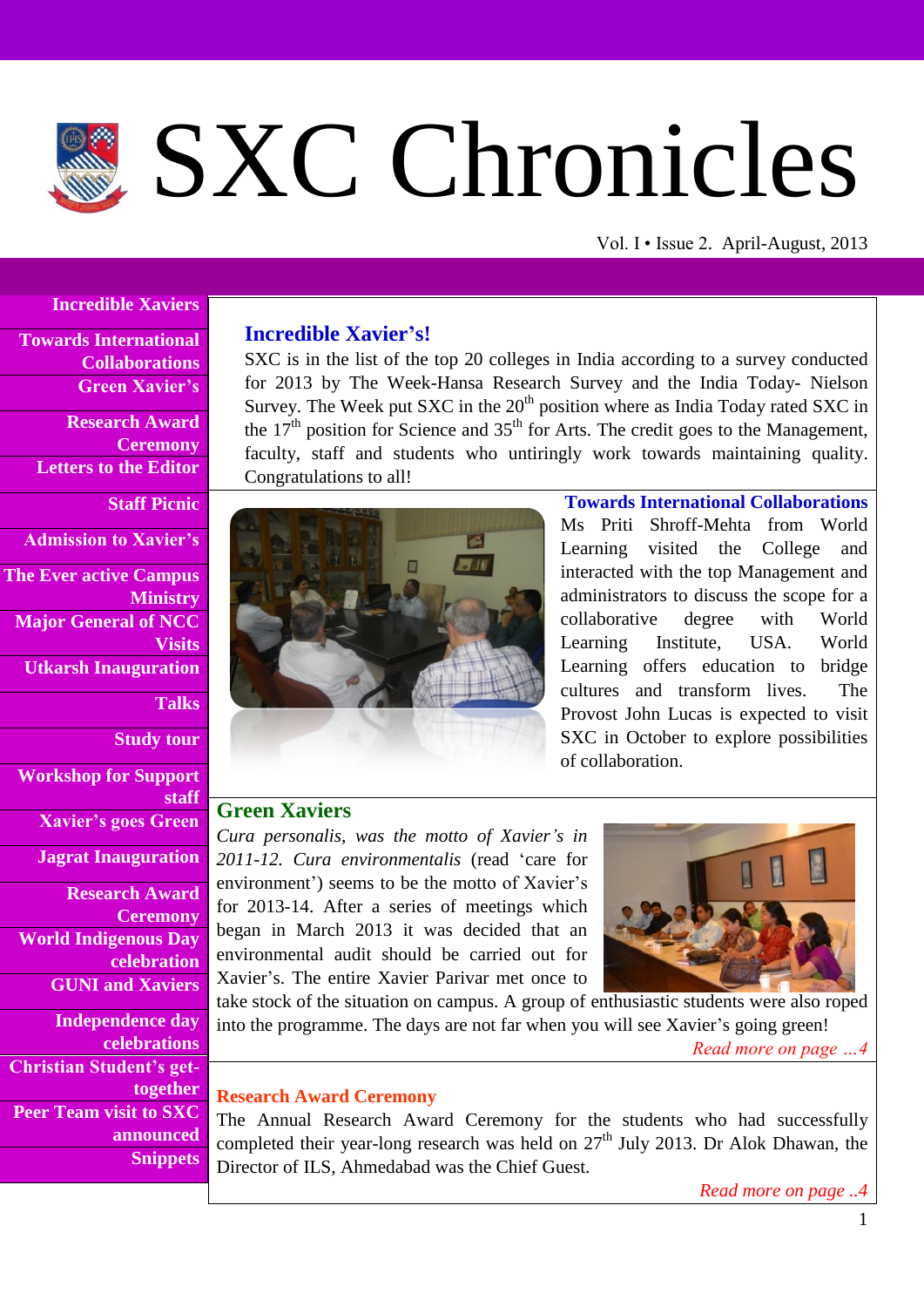#### **Letters to the Editor**

Many past Xavierites have responded after reading the first issue of SXC Chronicle. Some were surprised, some delighted. All, however, were excited. Here is an excerpt from one of the letters;

Fantastic to go through the Chronicle! It's amazing that so many events have taken place at Xavier's in just three months. As an ex-student, I feel really proud to read about all these events and seminars. A wonderful way to make us feel that we are still part of the SXC family.

*-Gayatri Iyer*

#### **Staff Picnic**



The support staff and the teaching faculty organized separate picnic cum get together at the end of this academic year. Eleven of the support staff visited Gandhinagar and Sabarmati Ashram. The most significant part of this picnic was that Fr Roland gave up his camera to organize the event along with Sr Mary James, Prof Vijaysingh Dhandhukia, Prof Amarsinh

Vasava and Prof Saurabh Vaishnav.

The teaching faculty went on a picnic to Jambughoda on  $24<sup>th</sup>$ April. As most of the faculty were engaged in examination duty at Gujarat University, only 19 of them participated. Dr Nirmal Desai and Dr Pinky Desai were the main organizers of the picnic. It was a wonderful experience that helped the



faculty bond inter-departmentally. May many more such picnics happen at Xavier's.

#### **Admission to Xavier's**



Getting admission to St Xavier's College is a dream come true. This year the SXC campus witnessed an unusually large crowd of students seeking admission to the Science stream. The admission process required a team of over 180 student volunteers. SXC processed over 6500 forms in Science alone, and have admitted to 860 students in the Arts and Science streams. One can still find students queuing up in front of the Principal's office for admission. Jai Xavier's.

#### **The ever active Campus Ministry**

The Campus Ministry is systematically organizing the PGOP programmes. Initially Sr Mary and Roland organized the programme for 12 faculty members who are trainers. PGOP for the SY and TY students is conducted by SXC faculty and

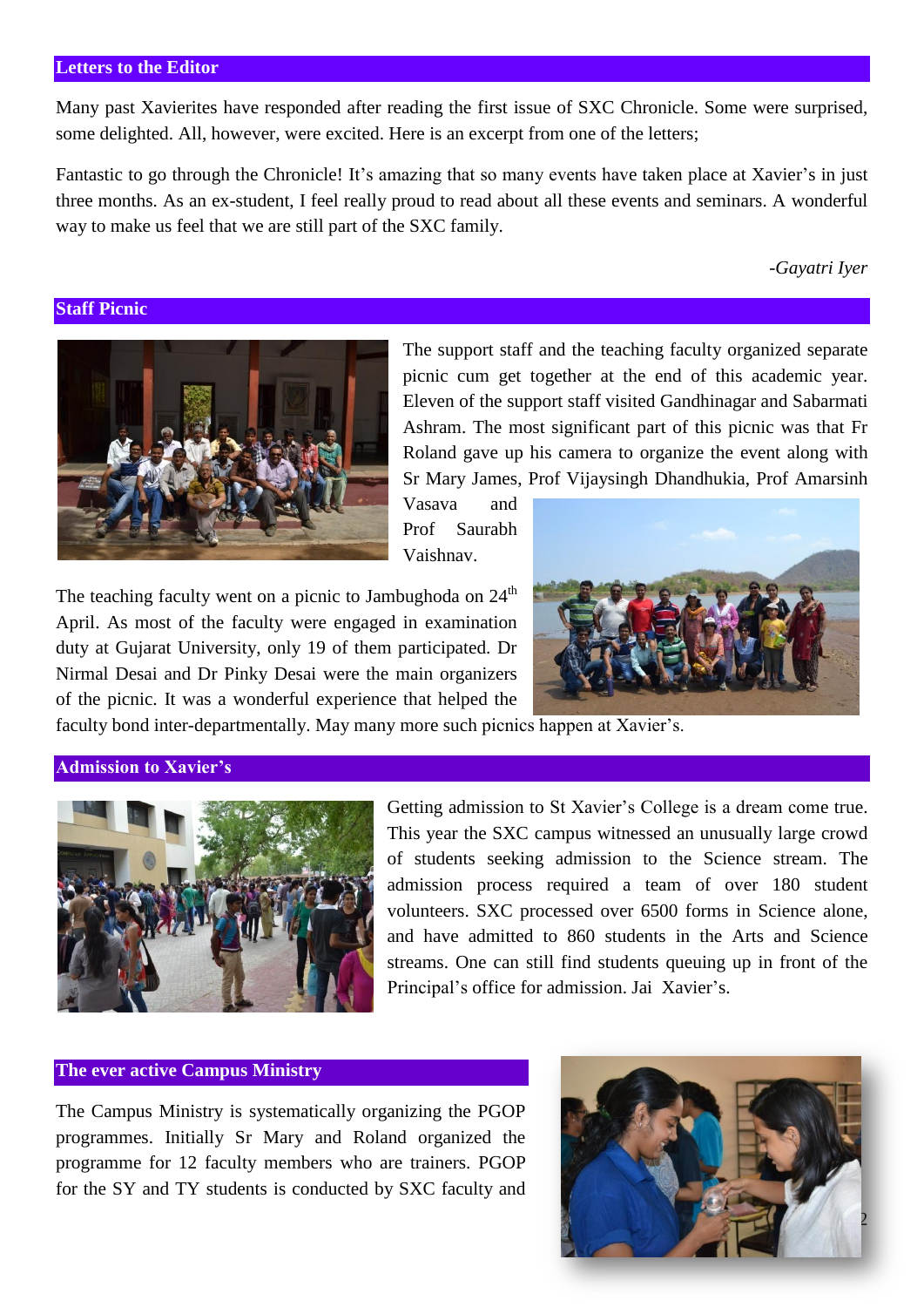for the FY by Mr Prashant. This year, PGOP was conducted on weekdays after the college hours for Arts students. Those who attended the programme said that it was an '*aha*' experience.

# **Major General Dilawar Singh Additional Directorate General of NCC, Gujarat, visit campus**

In a drive to promote more students to join the NCC and to boost the morale of the present students, Major General Dilawar Singh, Additional Directorate General of NCC, Gujarat, visited our college. He interacted with a large group of students and addressed them highlighting the significance and contributions of the NCC to nation building. He encouraged more and more students to join NCC. The event also gave our students a feel of military discipline $\odot$ .



# **Utkarsh Inauguration**



A workshop was

organized for UTKARSH students and volunteers on  $27<sup>th</sup>$  June. UTKARSH is an organization of physically challenged students. In this highly appreciated workshop conducted by Dr Preeti Shah, 50

students and volunteers participated.

UTKARSH had their inauguration on 29<sup>th</sup> June in the XICA auditorium. Dr Bhaduria was the chief guest at the function. His inspiring speech focused on how his own life has been a journey of not yielding to the shortcomings of physical disability. Fr Lancy spoke on the significance of UTKARSH in the Xavier context. The event also witnessed some exceptionally good talents performing on the stage.



#### **Talks**

The department of Gujarati organized a 3 day workshop from  $1<sup>st</sup> -3<sup>rd</sup>$ April on 'Equal Opportunity for all.' Various dignitaries visited the campus as part of this seminar. Dr Chinu Modi, Dr Anand Vasava, Dr Yashwant Vaghela,and Dr Pravin Gadhvi were the resource persons. The department of Physics organized a talk by Dr Watson Varricatt from UKIRT, Hawaii. Congratulations to the Department of Gujarati and Physics for the good work.





# **Workshop for Support staff**

A workshop was organized for the support staff of the college by the Campus Ministry. Twenty of them participated. The trainer was Dr Priti Shah who engaged the staff on the theme, "Looking back, looking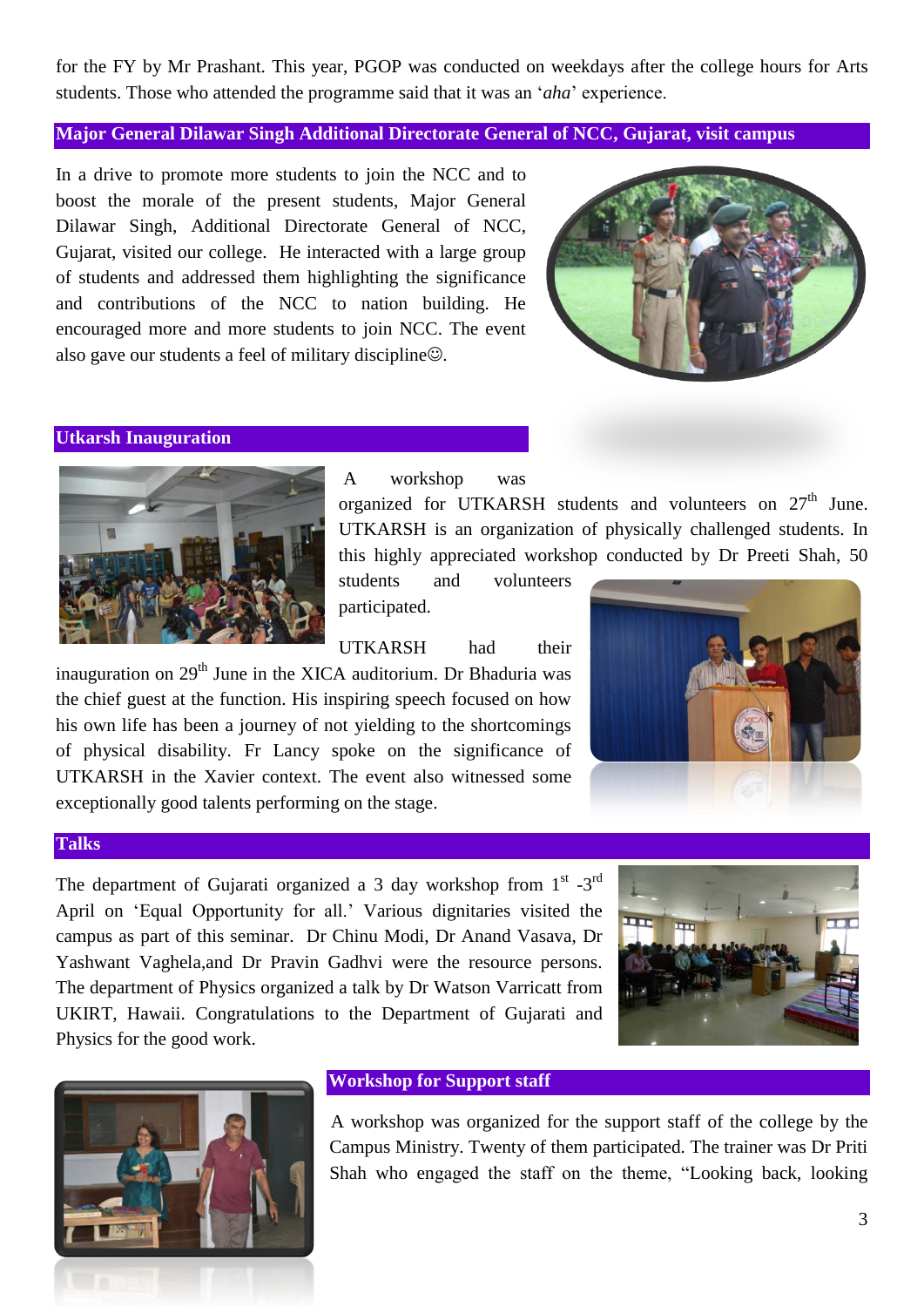ahead". The programme helped the staff members to look at past life and how to move forward without regrets. It was a very inspiring and encouraging experience for all. Many thanks to Sr Mary James and Fr Roland who continues to inspire one and all on the SXC campus.

### **Study tour**

The third year Botany students attended a 'Basic Course in Field Botany' organized by the Serenity Library at Koteshwar, Gandhinagar on 11<sup>th</sup> to12th July, 2013. Fr Lancelot D'Cruz delivered a guest lecture at the workshop with was attended by students of five state colleges.

### **Xavier's goes Green**

Environmental consciousness is catching up in SXC. Earlier the talk was on an environmental auditing. Now we are focusing more on action. Ayush Foundation, an NGO working in collaboration with AMC on solid waste management, conducted a 45 minute training session for about 45 of our students. The training was given by Ashah Mehta, the Director of Ayush. She highlighted the importance of taking small steps to curb the menace of solid waste. It was followed by a presentation by Dr Saby on an environmental auditing of SXC facilities. Inspired by these events a small group of enthusiastic students are working towards making our campus green and clean.

# **Jagrat Inauguration and Orientation**

Jagrat (Xavier's forum for SC & ST students) organized an orientation programme for the first years on  $13<sup>th</sup>$  July, 2013 in the College. Sixty two first year tribal and dalit students participated in it. Dr. Dilip Vasava & Dr. Ishwar Mehra, the resource persons, introduced the students the nitty-gritty of Jagrat. The event gave an opportunity to a



number of them to shed inhibitions and actively participate in the various activities.



Jagrat organized the official inauguration on  $29<sup>th</sup>$  July, 2013 in the SAH. 175 students participated in the event. The Chief Guest was Shri Chandrakant Munia, Vigilance Inspector, Vidhyayog Bhavan, Gandhinagar. Fr Vincent Saldanha, Fr Lancelot D'Cruz, Sr Elsy and a large number of faculty were present on the occasion.

#### **Research Award Ceremony**

The Annual Research Award Ceremony was held on 27<sup>th</sup> July in the Herbert D'Souza Hall. 49 students from various departments received awards for their work during this academic year. Dr Alok Dhawan, the Chief Guest of the function spoke about the significance of research at UG level. Citing various examples from his life, Dr Dhawan highlighted the role of research in the character building of students.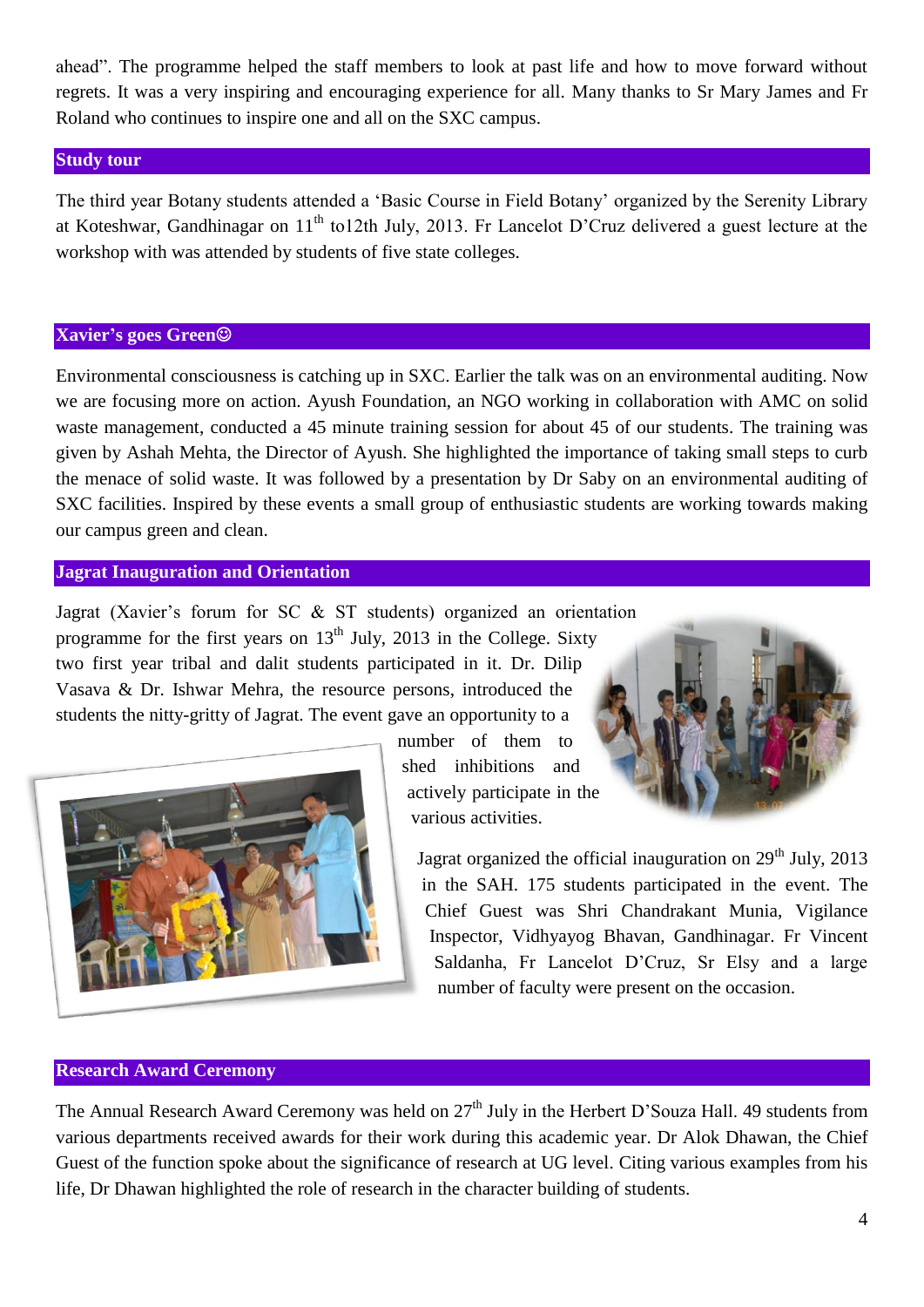

World Indigenous People's day was celebrated on 9th August , 2013 with SXC playing host to over 600 tribal students from over 25 educational institutions in and around Ahmedabad. Mr Kamlesh Vasava, the first tribal to clear IIM, Kolkata was the Chief Guest. The programme studded with dances and inspiring speeches ended with the entire community joining in the traditional tribal dance.

# **GUNI Network and Xavier's**

St. Xavier's College, Ahmedabad was the only educational institution in the entire country selected to partner the International Centre for Research on Women (ICRW) as one of five participants in an innovative 10-month effort to incorporate a model for reducing HIV-related stigma in a variety of settings throughout India. The initiative aimed at the creation of a core group of faculty and training them in issues of HIV stigma. This group then created a similar core group of students. Both groups were provided an exposure to the HIV reality through field visits and collective reflection. Awareness was then created in the larger SXC community. The entire process has been documented.

The project was selected as a good practice and presented at the session on 'Service Learning' at the  $6<sup>th</sup>$ International GUNI Conference on 'Transformative Education' held in Barcelona from  $13<sup>th</sup>$  to  $15<sup>th</sup>$  May, 2013.

Fr Lancelot D'Cruz and Dr Sebastian. V represented SXC at GUNI. You may find the details at [http://www.guninetwork.org/guni.conference/2013-guni-conference/piloting-integrated-youth-based-stigma](http://www.guninetwork.org/guni.conference/2013-guni-conference/piloting-integrated-youth-based-stigma-and-discrimination-curriculum-in-higher-education)[and-discrimination-curriculum-in-higher-education](http://www.guninetwork.org/guni.conference/2013-guni-conference/piloting-integrated-youth-based-stigma-and-discrimination-curriculum-in-higher-education)

#### **Independence Day Celebrations**

The 67<sup>th</sup> Independence Day celebration at St Xavier's College witnessed an unusual crowd on the OAT lawns. This year, the function was organized by by XICA. The Chief Guest of the function was Fr Ornellas Coutinho, Rector of the College. In his address, Fr Coutinho highlighted the importance of fostering values of integrity and honesty in order to take the country forward.



# **Christian Student's get together**

On 6<sup>th</sup> July SXC had the inaugural meet of the Christian students of the college. Students themselves took initiative and the programme was well attended. Fr.Vincent Saldanha was the animator and resource